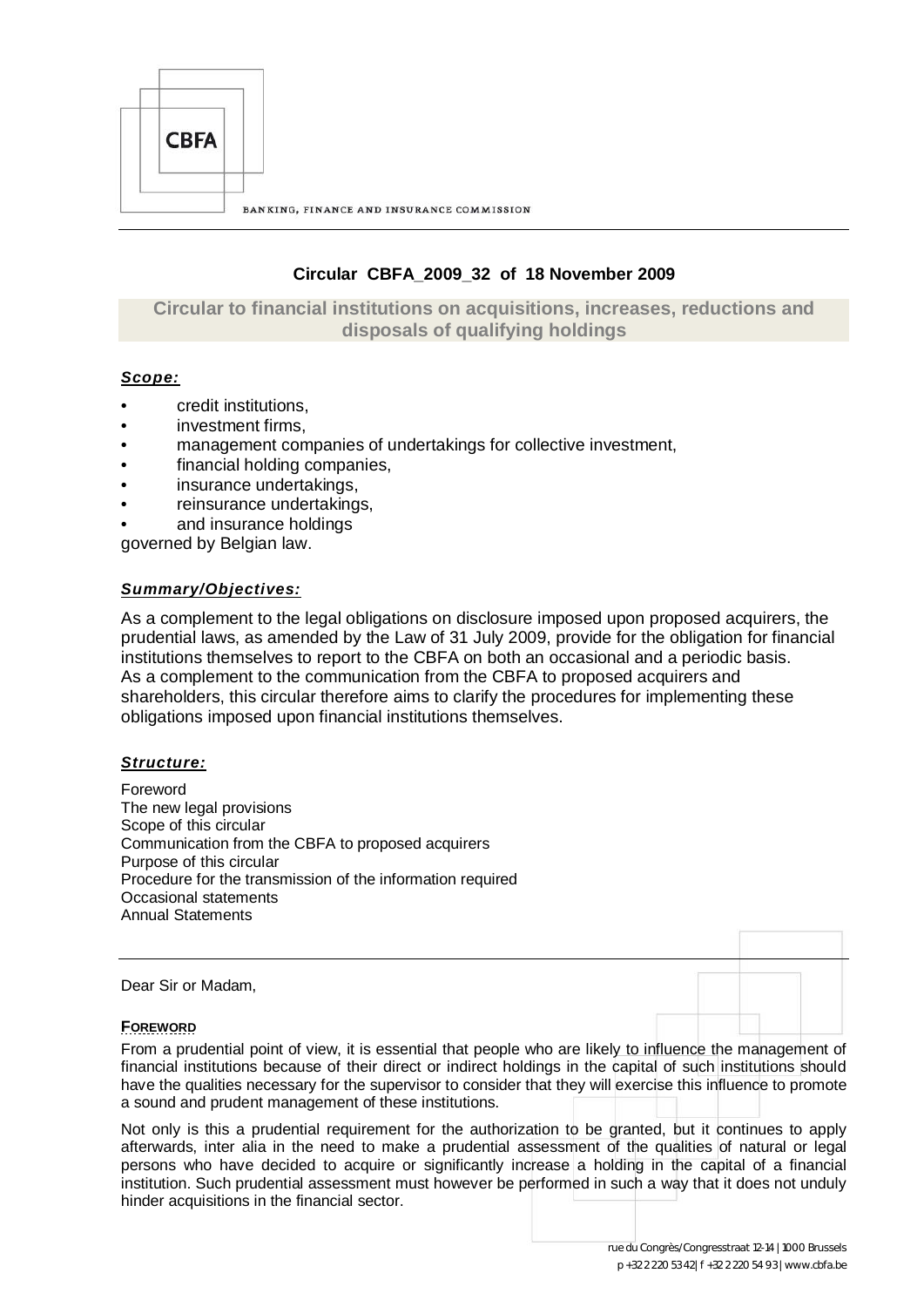#### **THE NEW LEGAL PROVISIONS**

The new provisions introduced in this regard in the various Belgian prudential laws by the Law of 31 July 2009<sup>[\[1\]](#page-1-0)</sup> transpose Directive 2007/44/EC of the European Parliament and of the Council of 5 September 2007<sup>[\[2\]](#page-1-1)</sup>, the aim of which is described above. That Directive carries out maximum European and crosssectoral harmonization, in particular as regards:

- situations in which a prudential assessment should take place (determination of notification thresholds);
- information required of proposed acquirers to enable prudential assessment, taking into account the principle of proportionality;
- criteria on which the prudential assessment must be conducted, and
- the assessment procedure and deadlines.

Moreover, in order to ensure as uniform an application of the Directive as possible across the various Member States of the European Economic Area and in the different financial sectors concerned, the three committees of prudential supervisors established by the European Commission (namely the Committee of European Banking Supervisors (CEBS), the Committee of European Insurance and Occupational Pensions Supervisors (CEIOPS) and the Committee of European Securities Regulators (CESR) have developed and issued a joint document entitled *Guidelines for the prudential assessment of acquisitions*  and increases in holdings in the financial sector required by Directive 2007/44/EC<sup>[[3\]](#page-1-2)</sup>. That document aims to promote convergence of prudential practices on the part of the supervisors in the various Member States and in the various sectors concerned by the implementation of the Directive. In particular, these supervisors have clarified their common understanding of the evaluation criteria listed in the Directive and have established a joint list detailing what information on the proposed acquirer and its project is necessary for the prudential assessment of proposed acquisitions or increases in qualifying holdings in financial institutions.

A French and a Dutch translation of that reference document and its annexes are also available on the CBFA website.

#### **SCOPE OF THIS CIRCULAR**.

This circular relates to acquisitions of, increases and reductions in, and disposals of, qualifying holdings in any financial institution governed by Belgian law to which the new legal provisions inserted into the prudential laws by the aforementioned Law of 31 July 2009 apply, namely:

- x credit institutions;
- investment firms;
- management companies of collective investment undertakings;
- financial holding companies  $[4]$ ;
- insurance companies:
- reinsurance companies;
- and insurance holding companies.

These institutions are collectively referred to as "financial institutions" in this circular.

This circular repeals and replaces Circular B 953 of 13 April 1993 to credit institutions governed by Belgian law.

- *<http://www.cesr.eu/index.php?docid=5430>*

-

<span id="page-1-0"></span><sup>1</sup> Law of 31 July 2009 transposing Directive 2007/44/EC of 5 September 2007 on procedural rules and evaluation criteria for the prudential assessment of acquisitions and increase of holdings in the financial sector, Belgian Official Gazette (*Moniteur belge* / *Belgisch Staatsblad*) 8 September 2009. See also the explanatory statement: *Chambre des Représentants* / *Kamer van volksvertegenwoordigers*, 2008-

<sup>2009,</sup> Doc 52 2011/001: *<http://www.lachambre.be/doc/flwb/pdf/52/2011/52k2011001.pdf>*

<span id="page-1-1"></span><sup>&</sup>lt;sup>2</sup> Directive 2007/44/EC of the European Parliament and of the Council of 5 September 2007 amending Council Directive 92/49/EEC and Directives 2002/83/EC, 2004/39/EC, 2005/68/EC and 2006/48/EC as regards procedural rules and evaluation criteria for the prudential assessment of acquisitions and increase of holdings in the financial sector.

<span id="page-1-2"></span><sup>3</sup> - *[http://www.c-ebs.org/getdoc/09acbe4b-c2ee-4e65-b461-331a7176ac50/2008-18-12\\_M-A-Guidelines.aspx](http://www.c-ebs.org/getdoc/09acbe4b-c2ee-4e65-b461-331a7176ac50/2008-18-12_M-A-Guidelines.aspx)*

 <sup>-</sup> *<http://www.ceiops.eu/media/files/publications/submissionstotheec/MA-Guidelines.pdf>*

<span id="page-1-3"></span><sup>4</sup> Pursuant to 4, § 3, paragraph 2, of the Royal Decree of 12 August 1994 on the supervision on a consolidated basis of cr[edit institutions, investment firms and man](http://www.fsma.be/~/media/files/wg/rd_12-08-1994.pdf)agement companies of undertakings for collective investment.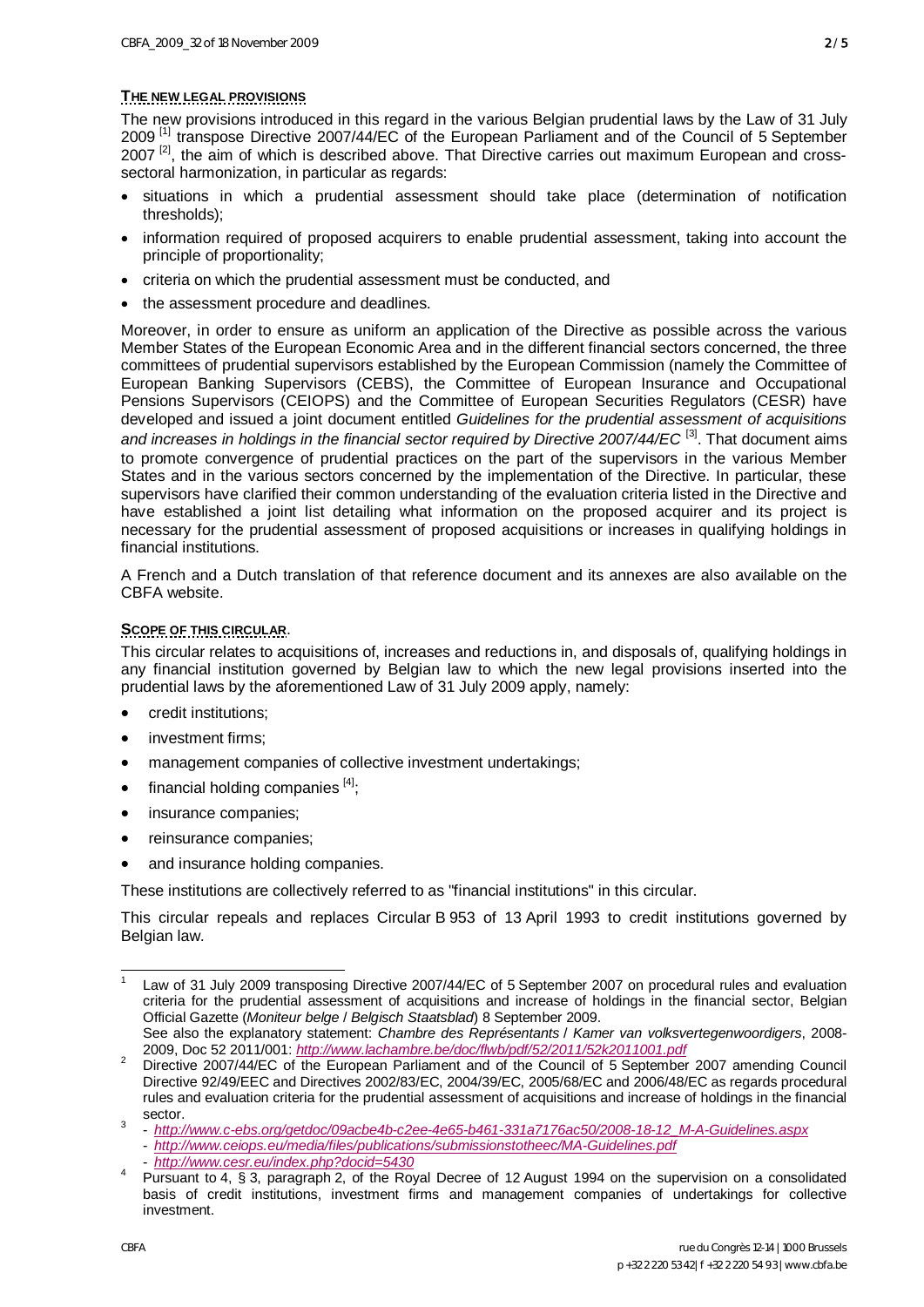## **THE COMMUNICATION FROM THE CBFA TO PROPOSED ACQUIRERS**

Taking into account that the main legal obligations for notification to the CBFA of proposed acquisitions of, increases and reductions in, and disposals of, qualifying holdings rest upon the proposed acquirers and the shareholders themselves, the CBFA has issued on its website the *"Communication CBFA\_2009\_31 to persons intending to acquire, increase, reduce or dispose of a qualifying holding in the capital of financial institutions,"* dated 18 November 2009, which can usefully be consulted. That communication specifies inter alia the circumstances in which persons intending to acquire or dispose are required to notify their project to the CBFA, and the practical details of the procedure for notification and prudential assessment. Annexes to that communication include the notification forms which the ones who propose the acquisition or disposal are urged to use.

## **PURPOSE OF THIS CIRCULAR**

As a complement to the legal obligations on disclosure imposed upon proposed acquirers, the prudential laws, as amended by the Law of 31 July 2009, provide for the obligation for financial institutions themselves to report to the CBFA on both an occasional and a periodic basis [5].

In addition to the aforementioned communication from the CBFA to proposed acquirers and shareholders, this circular therefore aims to clarify the procedures for implementing these obligations imposed upon financial institutions themselves.

# **PROCEDURE FOR THE TRANSMISSION OF THE INFORMATION REQUIRED**

According to Circular CBFA\_2009\_16 of 25 March 2009 and Circular CBFA\_2009\_21 of 20 May 2009, financial institutions should transmit to the CBFA the required information and documents using the eCorporate communication platform.

# **OCCASIONAL STATEMENTS**

Under the aforementioned legal provisions, financial institutions must inform the CBFA as soon as they become aware of any acquisition or disposal of their shares or units whereby the one acquiring or the one disposing crosses a notification threshold as defined by the law. Such is the case where the holding concerned:

- acquires or loses the characteristics of a qualifying shareholding (i.e. a shareholding of more than or equal to 10% of the capital or voting rights, or below this threshold but giving the shareholder a significant influence on the management of the financial institution).
- x exceeds or falls below a 20%, 30% or 50% threshold,
- entails that the financial institution becomes or ceases to be the subsidiary of the one acquiring or the one disposing.

Attention is drawn to the fact that although the reporting obligations of the proposed acquirer or of the disposing shareholder on the one hand, and of the financial institution on the other hand, complement each other, they are not identical. Thus, while the proposed acquirers or the disposing shareholders must meet their legal obligation to notify the CBFA prior to the realization of their proposed acquisition or disposal as soon as they have made their decision, the obligation of financial institutions to communicate to the CBFA any acquisition or disposal of their shares or units arises *"as soon as they become aware"* of it. According to the circumstances, such communication may therefore be required prior to the realization of the operation, where the financial institution concerned is informed in advance of the decision of the proposed acquirer or of the disposing shareholder to carry it out. On the other hand, such communication may be required only after the event, if the financial institution becomes aware of the acquisition or disposal of its securities or units after the transaction has effectively been carried out.

Such communications to the CBFA may be based on information obtained from various sources by the financial institution. Thus the requirement for communication to the CBFA applies inter alia where the acquisition or disposal is reported to the financial institution pursuant to Article 515 of the Code on Companies or where the financial institution has to record transfers of registered shares or members' units in the shareholders or membership register. More generally, this obligation shall also apply where

<span id="page-2-0"></span><sup>-&</sup>lt;br>5 See: - Article 24, § 8, of the Law of 22 March 1993 on the legal status and supervision of credit institutions (hereinafter "the Banking Law").

<sup>-</sup> Article 23*bis*, § 8, of the Law of 9 July 1975 on the supervision of insurance companies (hereinafter the "Insurance Supervision Law");

<sup>-</sup> Article 24, § 8, of the Law of 16 February 2009 on reinsurance (hereinafter the "Reinsurance Law");

<sup>-</sup> Article 67, § 8, of the Law of 6 April 1995 on the legal status and supervision of investment firms (hereinafter the "Investment Firms Supervision Law").

<sup>-</sup> Article 159, § 8, of the Law of 20 July 2004 on certain forms of collective management of investment portfolios (hereinafter the "UCI Law").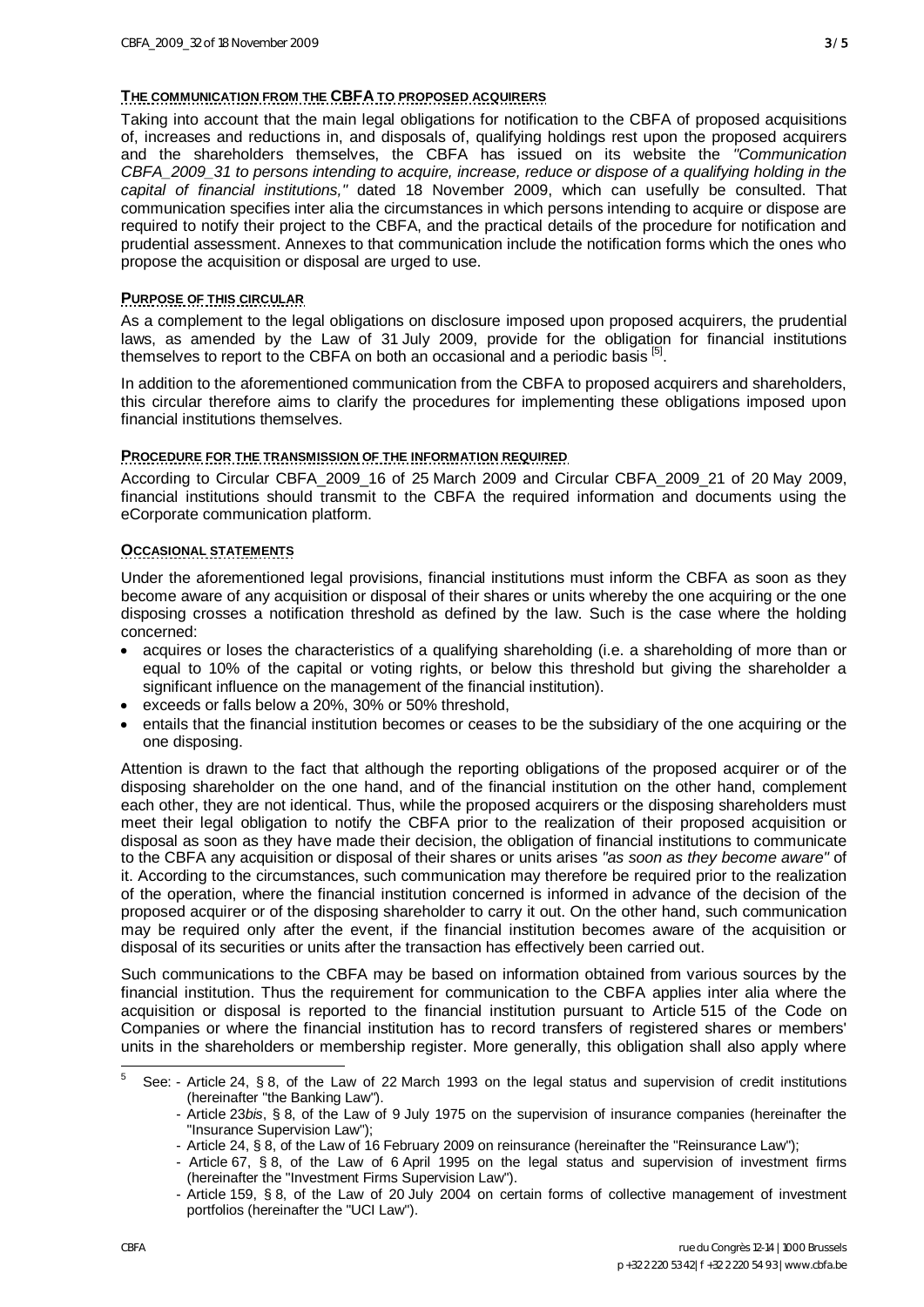credible information is directly or indirectly communicated to the financial institution outside of any obligation under the law or the institution's articles of association. The CBFA also advises financial institutions to check, after each ordinary or extraordinary general meeting of shareholders, whether the register of attending shareholders shows any changes in the shareholder structure that might require them to make an occasional statement to the CBFA.

In such situations, financial institutions are invited to fill out and send to the CBFA the occasional statement document as attached as Annex CBFA\_2009\_32-1.

It should further be noted that a financial institution is not exempted from complying with its obligation of occasional statement to the CBFA on the grounds that the proposed acquirer or the shareholder who have decided to transfer all or part of their qualifying shareholding have fulfilled their own legal obligation of prior notification to the CBFA.

As a complement to the legal obligation on occasional reporting of acquisitions and disposals of qualifying holdings by financial institutions, the CBFA also invites them to inform the CBFA promptly, as part of the ongoing dialogue that is necessary for optimal prudential supervision, of any acquisition or disposal of their shares or membership units which, although not falling under the legal obligation of occasional reporting, may have a significant effect on the prudential assessment of the situation of the financial institution. Such is for instance the case where the financial institution becomes aware of an acquisition or disposal whereby the one acquiring or the one disposing has crossed or will cross the 5% threshold, and therefore must itself notify the CBFA for information.

## **ANNUAL STATEMENTS**

The aforementioned legal provisions also provide that financial institutions should communicate at least once a year to the CBFA the identity of their shareholders or members who, directly or indirectly, alone or in concert, own qualifying holdings in their capital, as well as the proportion of capital and voting rights thus held.

Financial institutions are invited to make this annual statement in the month following their ordinary general meeting, based on all sources of reliable information at their disposal, including statements of acquisition or disposal addressed to them pursuant to Article 515 of the Code on Companies, the register of their shareholders or members, and the list of shareholders present at the latest ordinary general meeting.

They are invited to fill out and send to the CBFA the annual statement as attached as Annex CBFA\_2009\_32-2.